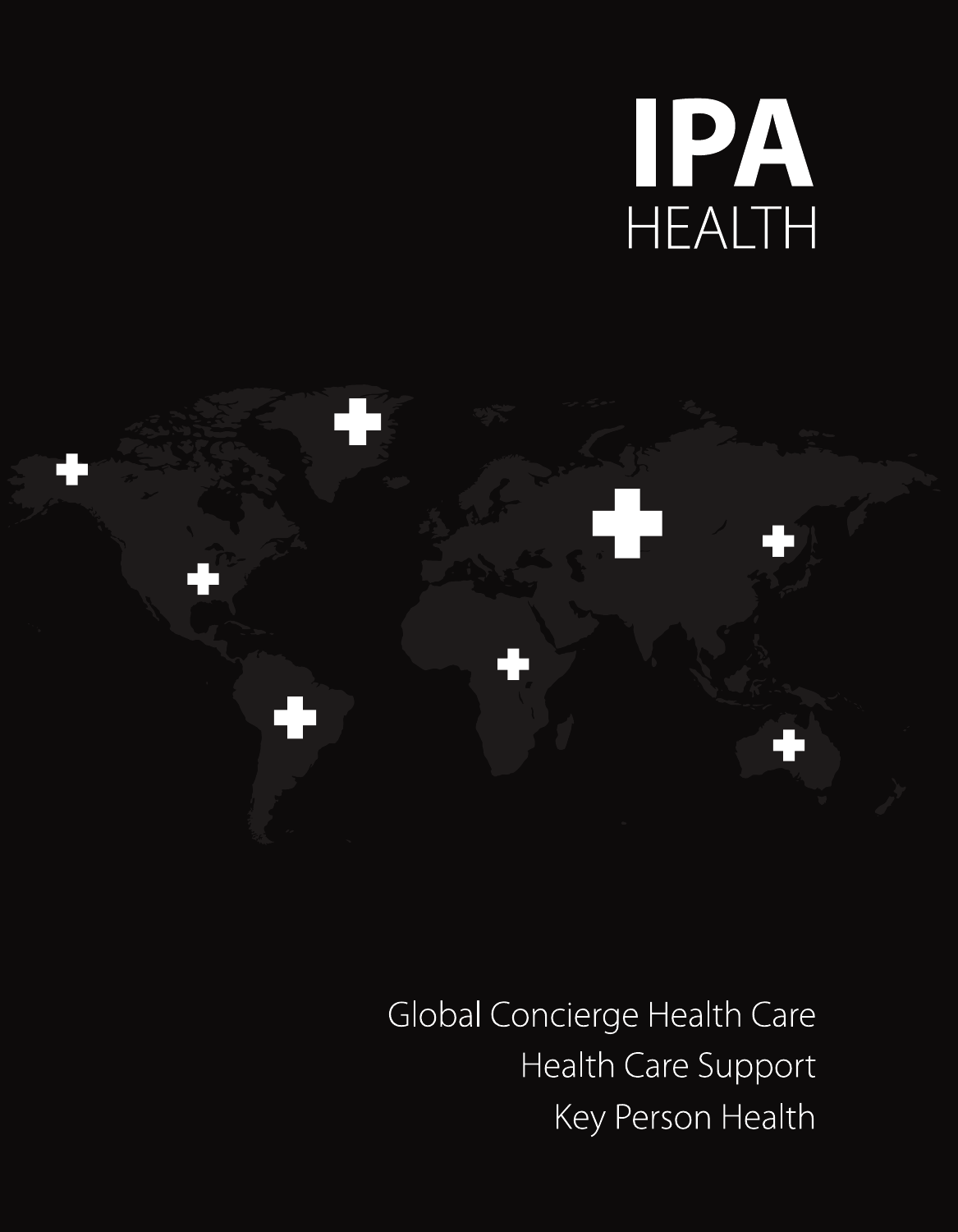# TABLE OF CONTENTS

| <b>Our Mission</b>                       | 5  |
|------------------------------------------|----|
| Why Choose IPA                           | 6  |
| Services                                 | 7  |
| Key Person Health                        | 8  |
| Aircraft / Nautical / Automobile Access  | 9  |
| Integrative Medicine and Preventive Care | 10 |
| Longevity Medicine                       | 11 |
| Mental Health                            | 12 |
| Tourists / Hotel Medicine                | 13 |
| Foreign Consulates / Contractors         | 13 |
| Membership                               | 14 |
| Partnerships                             | 15 |
| Affiliates                               | 16 |
| Languages Supported                      | 18 |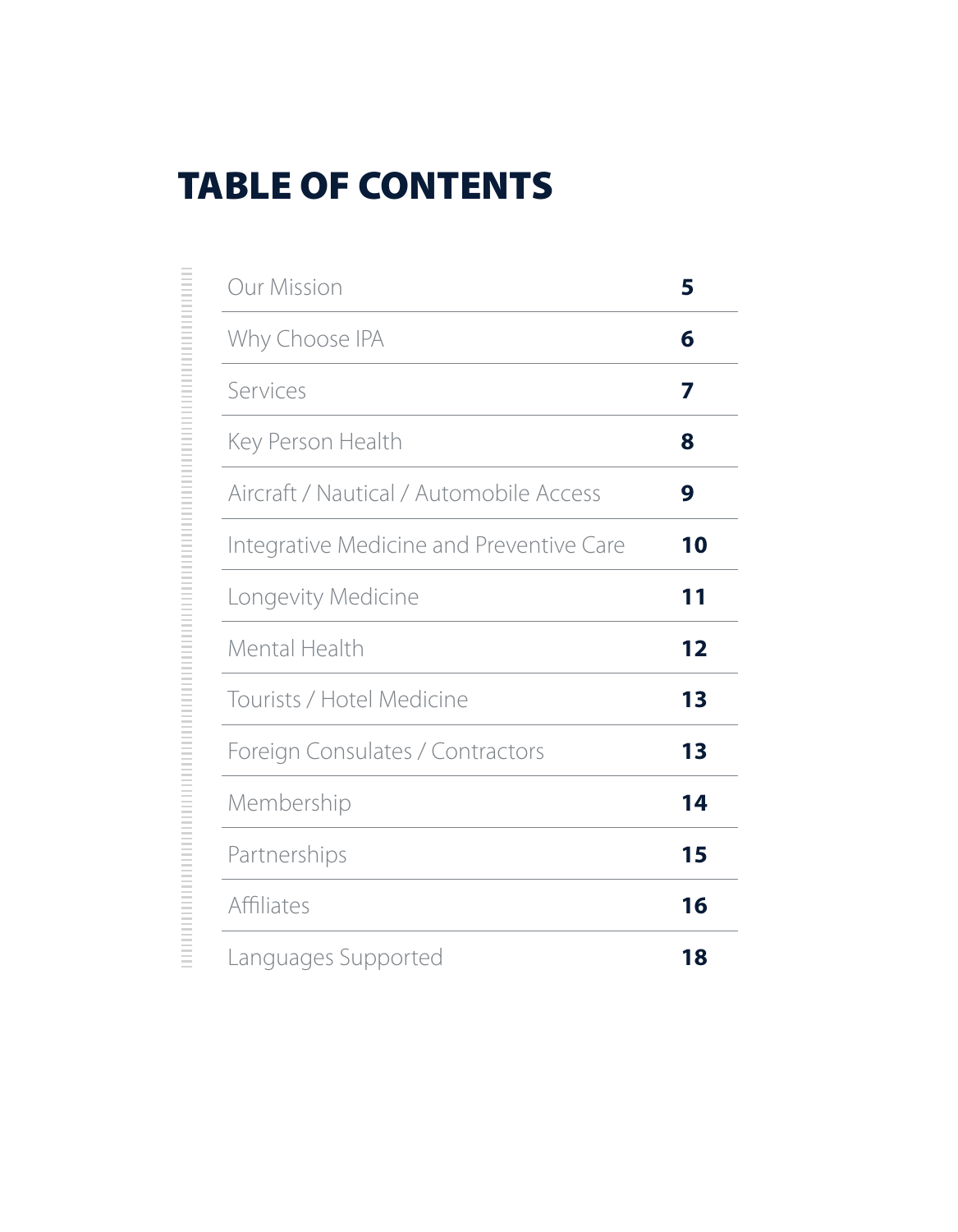# IPA HEALTH OUR MISSION



- We believe first class healthcare should be accessible to you and your loved ones regardless of the hour, time zone or proximity on the planet.
- **•**  We believe healthcare decisions should not be motivated by insurance companies, but instead should be where they belong, in your hands.
- We practice prevention to avoid disease and to support longevity in key persons such as corporate executives and families alike.
- Whether at home, on your yacht, plane or in an exotic land, IPA Health provides you the security of **first class healthcare support**.
- **•**  Our panel of renowned health experts will empower you with all relevant health information, including the most up-to-date and best treatment options, in order to support you in making informed decisions regarding your health care.
- We will be with you every step of life to advise you when it comes to critical health decisions.
- We believe your health is a priority, your time is valuable and that you should not have to wait an unreasonable time to be seen by a healthcare specialist.
- **•**  Our expert health panel will continually follow your progress and discuss second and third opinions on your behalf so you don't have to.
- **•**  At IPA Health, we believe excellent healthcare should be available to everyone, so we offer our services to the underprivileged through numerous charitable projects.

*"Our Health Panel will research all scientific evidence and even consider alternative medicine to identify leading healthcare providers and the most effective treatments regardless of geography, even if not available in your particular country. "*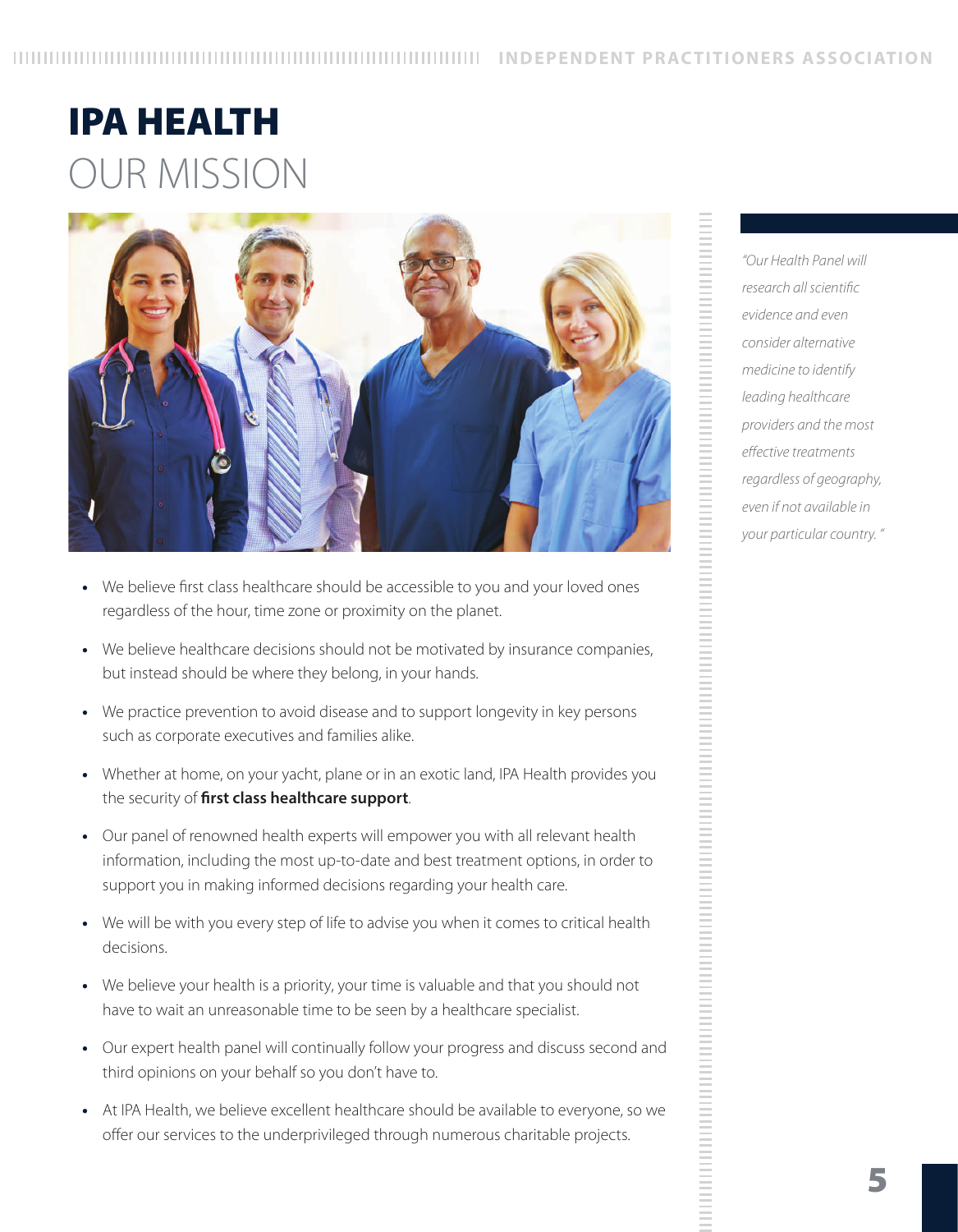# **WHY CHOOSE IPA**

#### **FACTS:**

- Supervision of medical care markedly reduces complication rates and improves outcome (Journal of the American Medical Association)
- **•**  Third highest cause of death in the US is medical error (US Center for Disease Control and Prevention)
- **•**  Misdiagnosis occurs in up to 20% of patients with 28% of these being life threatening, leading to death or permanent disability (National Center for Policy Analysis 2013)
- **•**  Up to 30% of surgeries performed on patients are unnecessary (Journal of American Medical Association 2011)
- **•**  10% of all hospital deaths are due to medical error (US Center for Disease Control and Prevention (CDC)
- **•**  65% of travelers get sick and 10% need medical care
- **•**  Outcome of cardiac or stroke health events are dependent on the delivery of care in the first 60 minutes

#### **OUR SOLUTIONS:**

- **•**  24/7 Access to a physician regardless of your location around the globe
- **•**  Reassurance that you're receiving the absolute best in healthcare particularly if your local country's healthcare system does not meet your needs and expectations
- **•**  Expedited appointments with leading vetted specialists
- **•**  Expert ongoing oversight of your care by IPA professionals
- **•**  Travel advisory and emergency preparedness
- **•**  Negotiations of healthcare costs to limit your expenses
- **•**  Multilingual service
- All your medical records are encrypted and available at a moment's notice

*"Reassurance that you're receiving the absolute best in healthcare particularly if your local country's healthcare system do es not meet your needs and expectations."*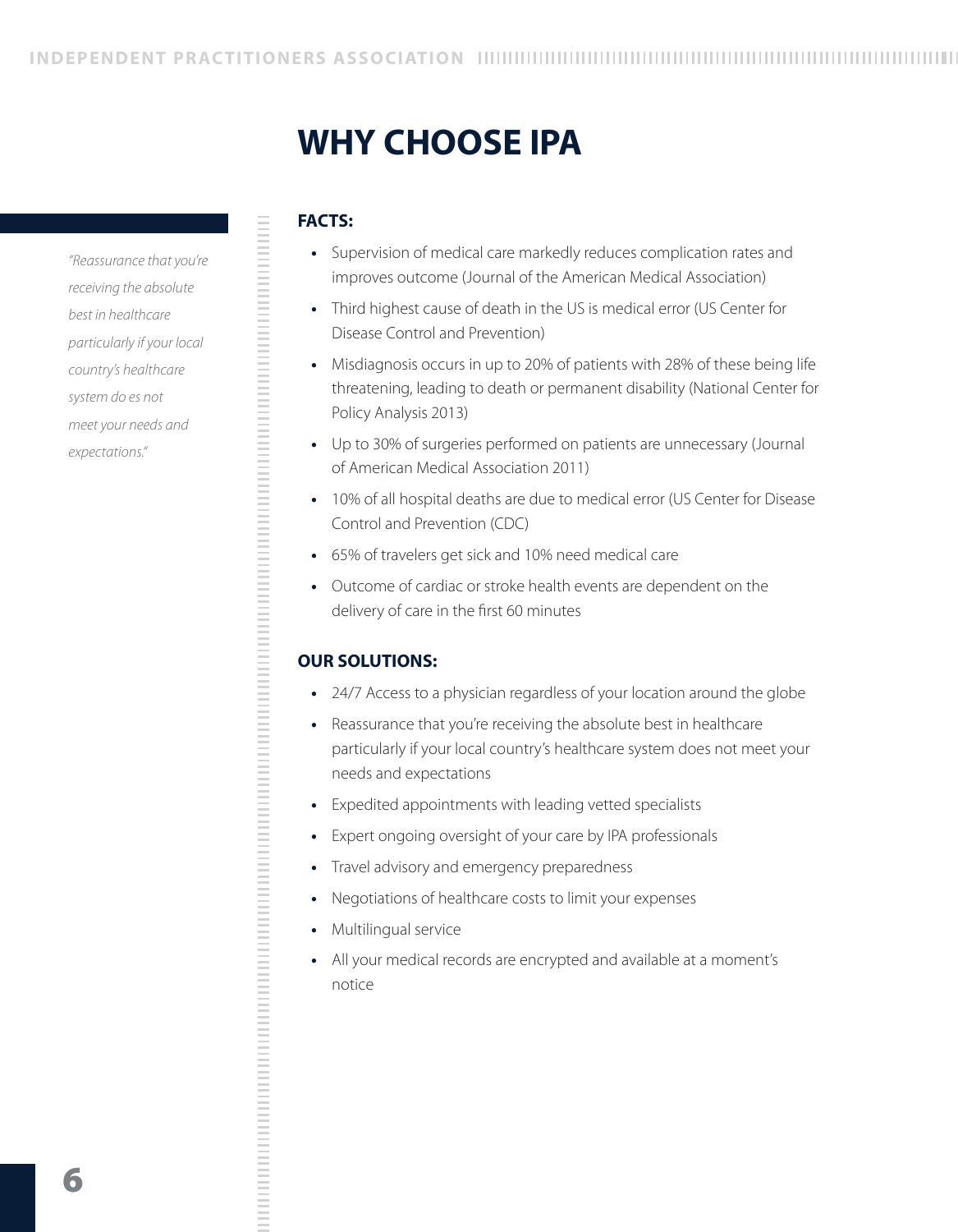# **SERVICES**

- **•**  Annual executive physical and clinical testing
- **•**  Health screening including initial genetic testing to identify your risks for cancer, heart disease among others
- **•**  Collection and encryption your medical records
- **•**  Proactively manage your health by emphasizing prevention and longevity
- **•**  Research and implementation of best individualized treatments
- **•**  Real time support and intervention
- **•**  Health panel oversight of your medical care
- **•**  Multilingual coordinators
- **•**  Arrange transportation to and from healthcare facility
- **•**  24/7 medication delivery
- **•**  Negotiate healthcare expenses
- **•**  International medical evacuation
- **•**  International vision and dental
- **•**  Global travel safety advisory
- **•**  Global incident monitoring system with push notification, travel news and security alerts
- **•**  SOS tracking system that turns your phone into a personal safety device

| ł              |
|----------------|
| i              |
|                |
|                |
|                |
|                |
|                |
|                |
|                |
|                |
|                |
|                |
|                |
|                |
|                |
|                |
|                |
|                |
|                |
|                |
|                |
|                |
|                |
|                |
|                |
|                |
|                |
|                |
|                |
|                |
|                |
|                |
|                |
|                |
|                |
| í              |
| í              |
|                |
| í              |
| í              |
| í              |
| í              |
|                |
| í              |
| í              |
| í              |
| í              |
| í              |
| ı              |
|                |
| í              |
| ı              |
| í              |
| i              |
|                |
| í              |
| ۰              |
| ł              |
| ۰              |
|                |
| í<br>۰         |
|                |
|                |
| ı              |
| ۰              |
|                |
| ı<br>۰         |
|                |
| i,             |
| ۰              |
| i,             |
| ۰              |
|                |
| ÷              |
| ۰              |
| ÷              |
| ۰              |
|                |
| í<br>ł         |
|                |
| í              |
| ł              |
| í              |
| ł              |
|                |
| ÷              |
| ı.             |
| $\sim$         |
|                |
| ÷              |
|                |
|                |
| ÷              |
| ۰              |
| $\sim$         |
| ۰              |
|                |
| $\sim$         |
| ł<br>۰         |
| $\sim$         |
|                |
|                |
| $\sim$         |
|                |
| $\sim$         |
| $\sim$         |
|                |
| -              |
| <b>College</b> |
| -              |
| $\sim$         |
| $\sim$         |
| <b>College</b> |
|                |
| ٠              |
| ۰<br>۰         |
| ٠              |
| ۰<br>۰         |
|                |
| ÷              |
| ۰<br>۰         |
| ï              |
| i              |
|                |

Ë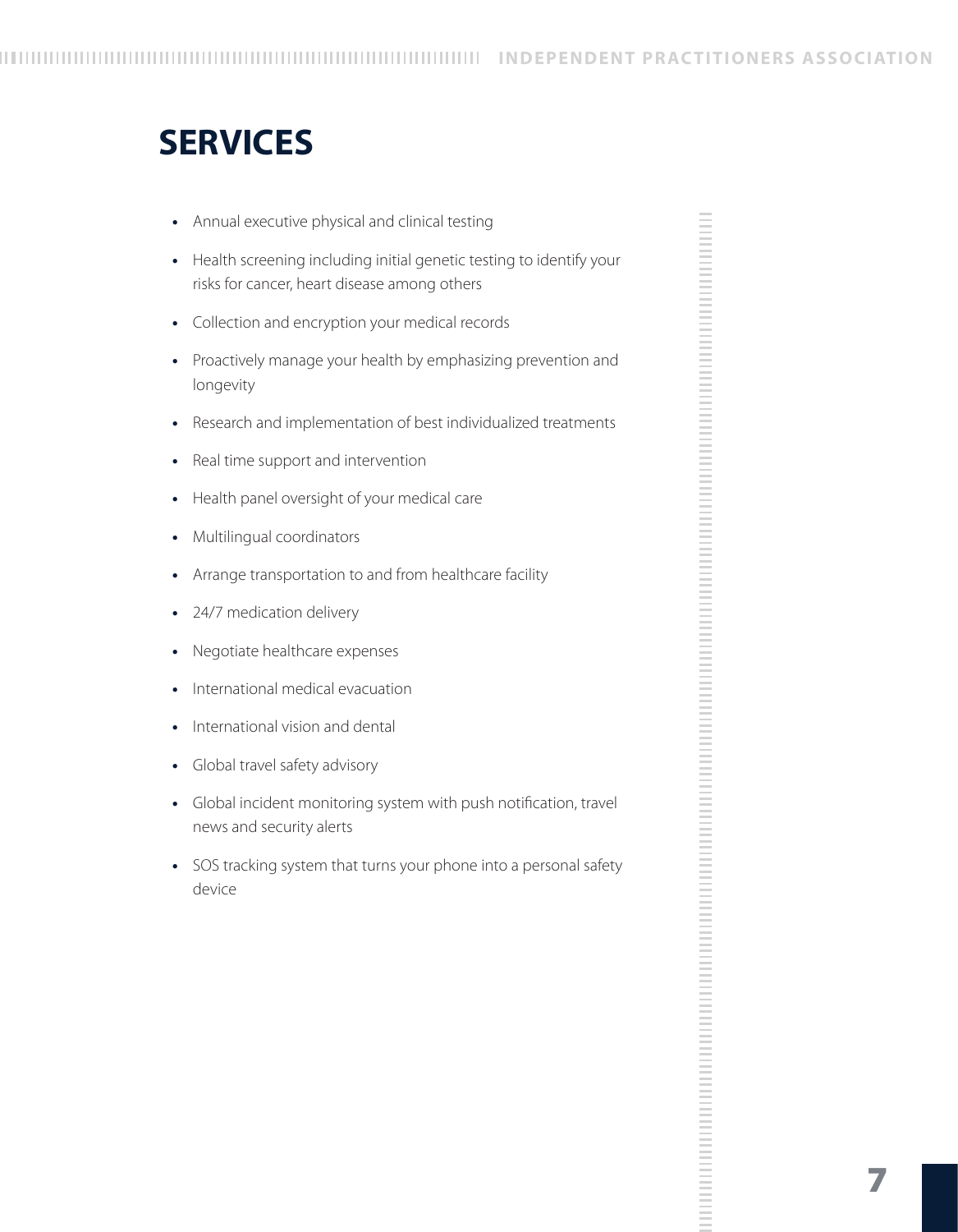# **KEY PERSON HEALTH**

*"Our Key Person Health Plans are the natural adjunct to key person life and disability policies."*

**A**t IPA we promote healthy living and disease prevention among executives and<br>key staff to not only promote longevity but also reduce risk for the companies<br>that rely on them for success and viability. Our Key Person Heal key staff to not only promote longevity but also reduce risk for the companies that rely on them for success and viability. Our Key Person Health Plans are the natural adjunct to key person life and disability policies.

IPA Key Person Health plans include:

- **•**  24/7 Global concierge healthcare
- **•**  Annual executive physical examinations and laboratory testing
- **•**  Initial genetic testing to evaluate for predisposition to any health problems
- **Real-time support and intervention**
- Ongoing oversight of your health and medical care
- **•**  Pharmacies to deliver meds 24/7
- **•**  Medevac in case of emergency
- **International security assistance**
- Aircraft / nautical access
- **Global travel safety advisory**
- **•**  Global incident monitoring system with push notification, travel news and security alerts
- **•**  SOS tracking system that turns your phone into a personal safety device
- **•**  Emergency kit customized to each member family individualized to their health and travel needs

**•**  Exercise physiologists

- **•**  Nutrition counseling
- **•**  Drug and alcohol rehabilitation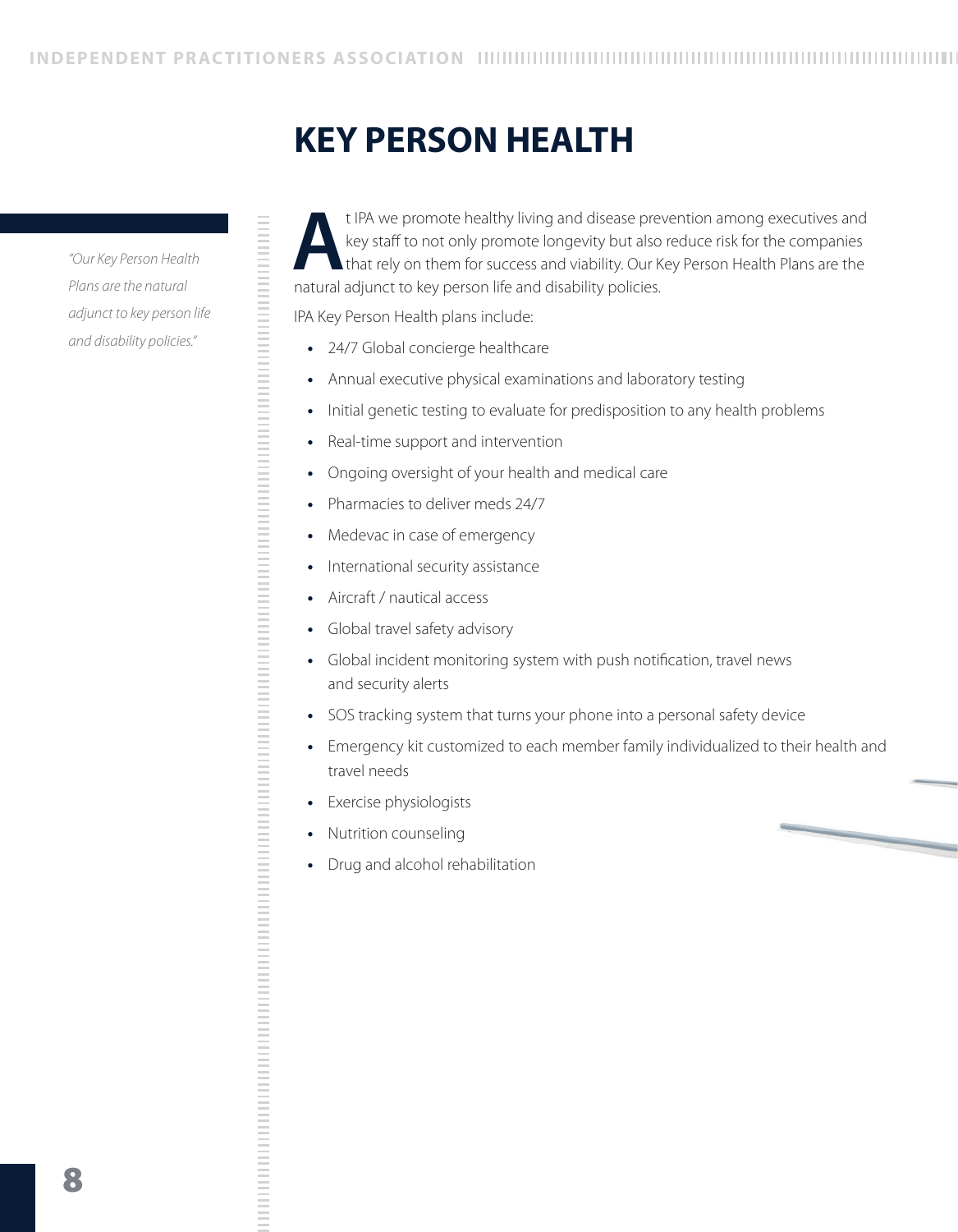# **AIRCRAFT / NAUTICAL / AUTOMOBILE ACCESS**

**O**ur mission is to provide premiere healthcare to individuals around the globe whether on land, in air or at sea. Whether you or your loved ones are experiencing the common cold or chest pain, our panel of specialists is urgently available to aid in diagnosing and treating your condition while you're on the go. Should your condition require it, we are able to urgently medevac you to one of our affiliated care facilities.

Our staff is further able to equip vessels with necessary healthcare equipment and medical supplies along with crucial training for your staff to deal with health emergencies. Our custom installed satellite communication system connects our healthcare team to IPA's health monitoring equipment on your vessel, enabling us to accurately follow your vital signs anywhere in the world. To better prepare for health emergencies in air or at sea, please contact us to establish the necessary protocols.

- **•**  Secure automobile, aircraft and nautical access
- **•**  Satellite telemedical device with live feed vital signs
- **•**  Individualized emergencey medical kit
- **•**  Medevac

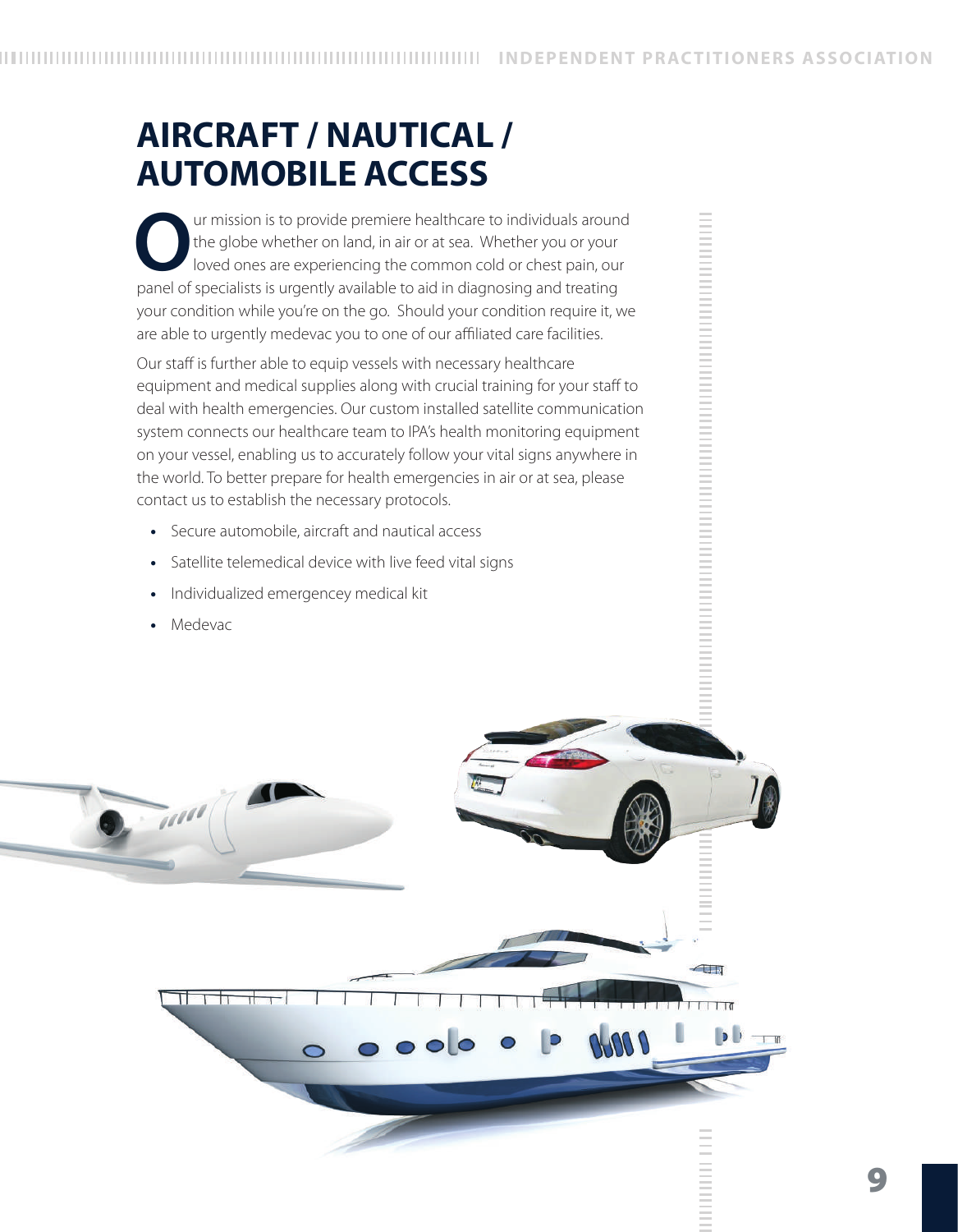*"IPA's integrative health seeks to restore and maintain your health and assure your longevity by addressing your unique set of physical, emotional, mental, social and environmental factors which together affect your health."*

# **INTEGRATIVE MEDICINE AND PREVENTIVE CARE**

ealth is defined by the World Health Organization as a state of complete physical, mental and social wellbeing and not merely the absence of disease. IPA's integrative health seeks to restore and maintain your health and assure your longevity by addressing your unique set of physical, emotional, mental, social and environmental factors which together affect your health. Based on excellent rapport, a thorough review of your health records, a detailed executive physical as well as tests including genetic markers, our panel of practitioners personalize their care to address you as a whole. We do so using a multidisciplinary approach integrating western evidence based medicine with more traditional alternative modalities. We practice proactive, predictive medicine to assure you live long and THRIVE.

IPA's team of adjunct healthcare professionals include:

- **•**  Physical therapists
- **•**  Geneticists
- **•**  Nutritionists
- **•**  Occupational therapists
- **•**  Exercise physiologists
- **•**  Pharmacists

- **•**  Holistic doctors
- **•**  Rehabilitation counselors
- **•**  Psychologists
- **•**  Life coaches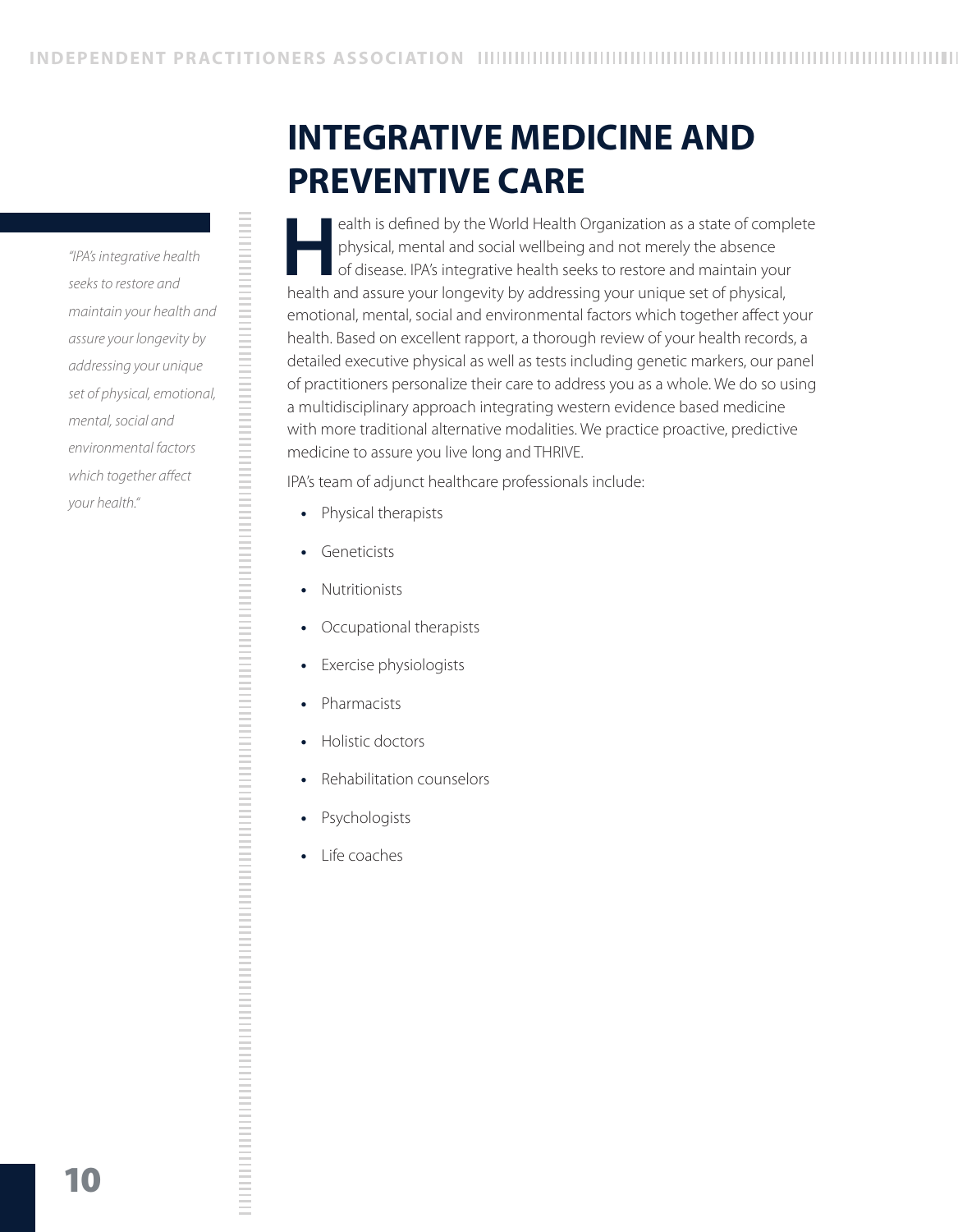# **LONGEVITY MEDICINE**

Thile so much attention is given to having adequate insurance<br>coverage in case of unforeseen events, healthy living and mea<br>to extending longevity are often overlooked. At IPA Health we<br>emphasize provention and healthy lif coverage in case of unforeseen events, healthy living and measures to extending longevity are often overlooked. At IPA Health we emphasize prevention and healthy lifestyles to assure our members live long and thrive. Our scientific approach is individualized to your genetics, body composition and many other social / psychological factors. We begin with thorough executive physical examination and laboratory tests to assess your baseline. Genetic markers for coronary artery disease, cancer, stroke and other conditions are evaluated in everyone to determine means of reducing risks for all these conditions. Concentrations of several factors in our bodies change as we progressively age. IPA's longevity panel meticulously reviews all these factors and recommends modifying them to more youthful levels in order to improve your energy while reducing your risks for many health conditions. You may also choose to supplement your system with scientifically based antiaging factors. Physical trainers on our team will aid you in developing healthy exercise habits and nutritionists will guide you and your staff in eating a healthy diet specialized to your particular needs.

At IPA we look forward to taking you to your best health and keeping you there so you may thrive.



*"We practice proactive, predictive medicine to assure you live long and THRIVE."*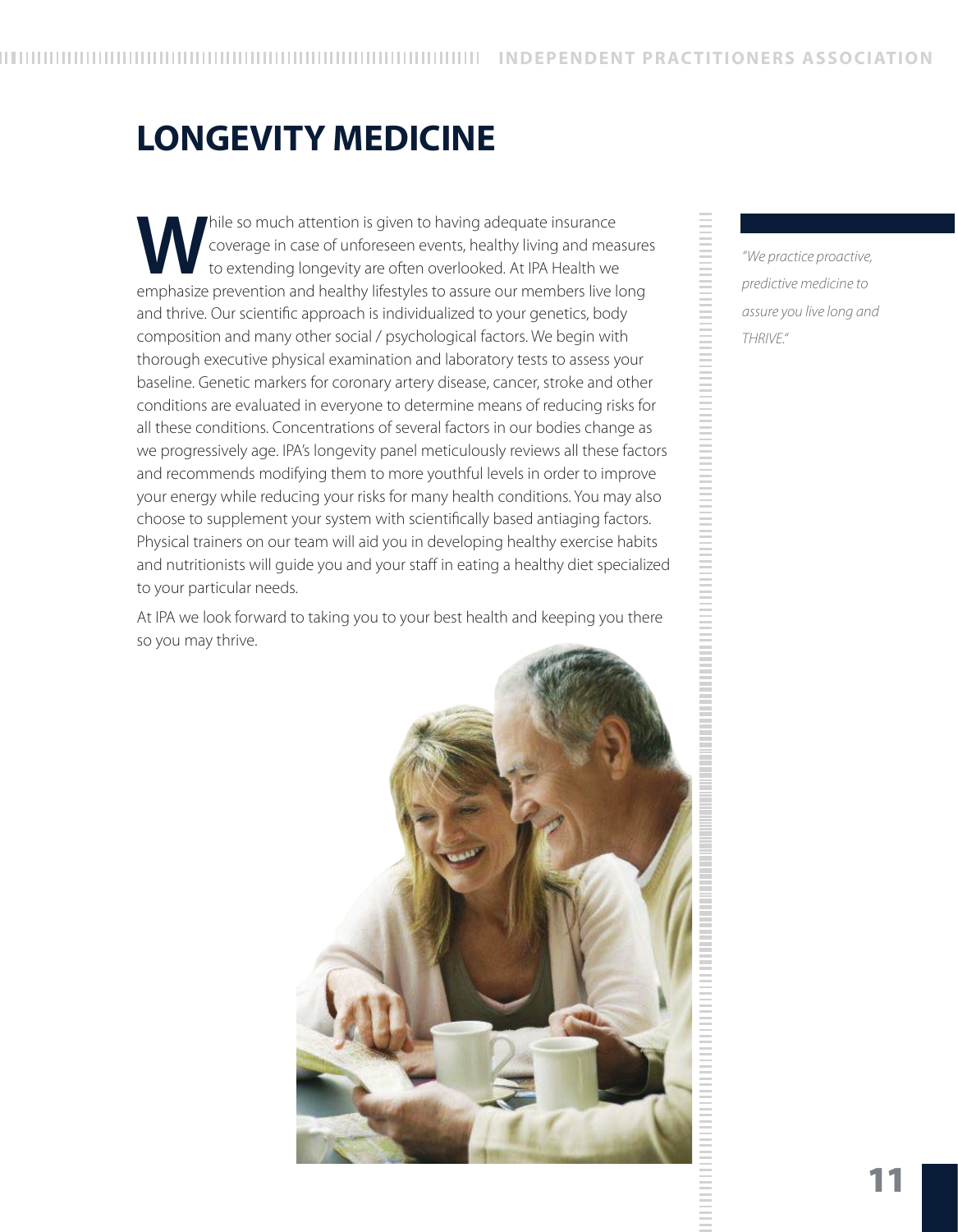# **MENTAL HEALTH**

*"We alleviate the difficulties associated with treating and managing mental health diagnoses by swiftly identifying the issue, connecting you with the best treatment course..."*

ental health and addiction matters are often one of the most sensitive<br>and challenging issues an individual may have to face in his or her<br>lifetime. At IPA, we have built an extensive network of healthcare<br>professionals to and challenging issues an individual may have to face in his or her lifetime. At IPA, we have built an extensive network of healthcare professionals to provide custom and individualized therapeutic options for individuals and families.

We alleviate the difficulties associated with treating and managing mental health diagnoses by swiftly identifying the issue, connecting you with the best treatment course, and building you a support network of specialists to remedy your particular condition.

IPA believes not only in treating disorders, but also preventing relapse. When you're in a time of crisis, making important life-changing decisions effectively can be difficult or even impossible. Our goal is to understand your unique and personal circumstance and guide you and your family to make decisions that will support long-term success. Our mental health services include:

- Intervention for those unwilling to seek treatment on their own
- **•**  Detoxification
- **•**  Sober Living
- **•**  Private Care
- **Residential Treatment**
- **Outpatient Treatment**
- **Evaluation and Assessment**
- **Psychiatric Services**
- Self-Help Groups
- **•**  Therapy

- **•**  Life Coaching
- **•**  Alternative Holistic Treatment
- **•**  Post-treatment case management and support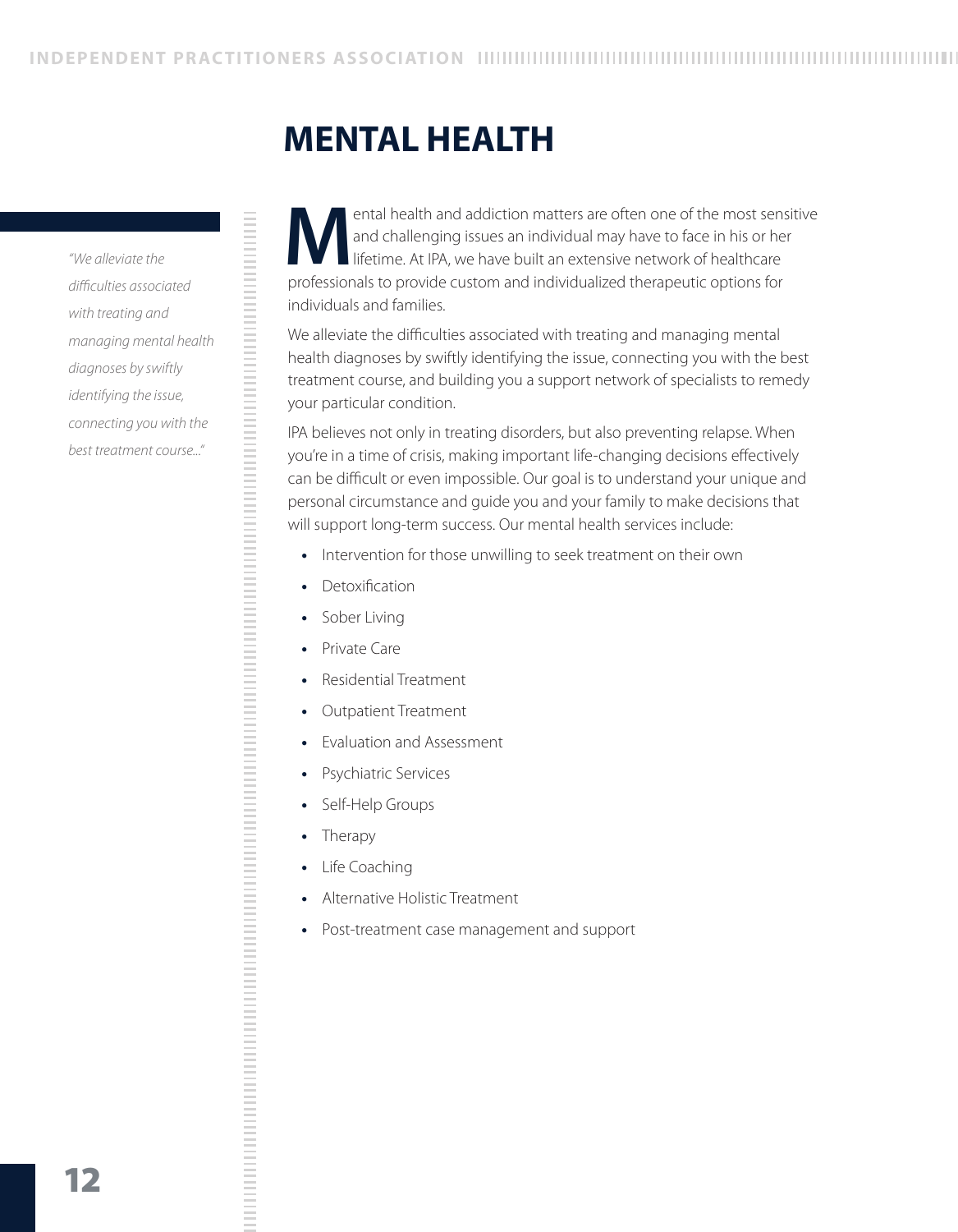# **TOURISTS / HOTEL MEDICINE**

E've found that most tourists or ex-patriots in a foreign country<br>turn to their hotels or consulates for advice on healthcare provident<br>particularly at times of emergency. Finding a leading physician is<br>hospital for the pa turn to their hotels or consulates for advice on healthcare providers particularly at times of emergency. Finding a leading physician or hospital for the particular health concern can be an ominous task. IPA Health offers its services on an individual basis around the globe. With our network of leading physician and hospitals, we're able to prioritize appointments and closely follow the care of your citizens until they're safely home. If staying at a hotel, we will send one of our highly qualified physicians to your room for your utmost convenience. We compile all health records and forward them to the patient's physician at home to assure optimal continuity of care. Given that most visitors to other countries have no health insurance, we negotiate costs with the healthcare providers to minimize expenses.

# **FOREIGN CONSULATES / CONTRACTORS**

**I** PA Health offers its services as a group plan to all consulates / embassies across the world. We overlook their care throughout to provide continuous second and even third opinions while minimizing medical errors and assuring optical care. We monitor their daily care to provide continuous second and even third opinions while minimizing medical errors to assure the optimal care.

IPA's panel will watch your back when traveling in isolated parts of the globe. We're able to send medics and physicians to remote environments. When necessary, our teams will have former military qualifications from the U.S. and U.K. Former clients include traveling politicians and executives, movie locations, and oil industry explorations.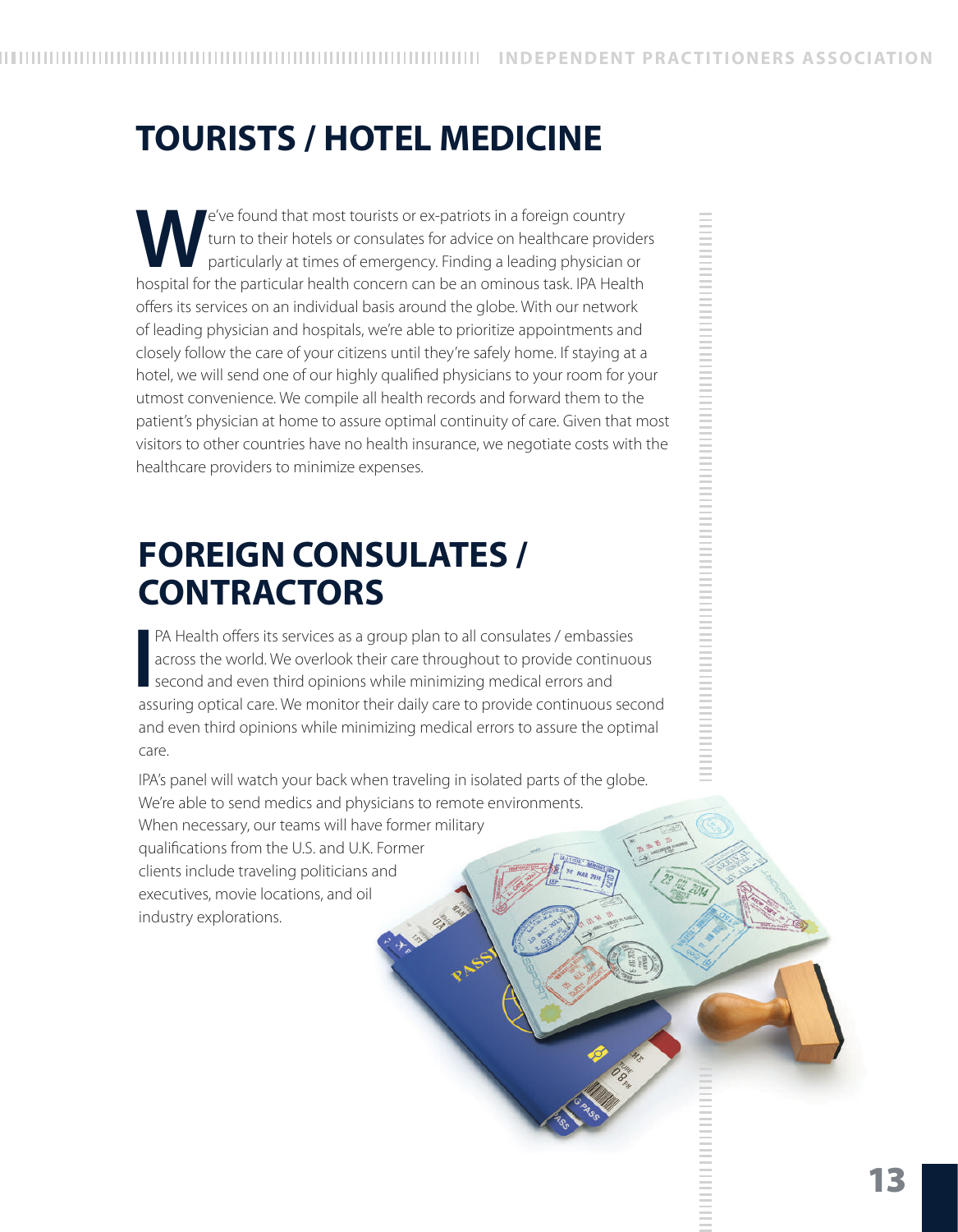## **MEMBERSHIP**

*"Dedicated to the proposition that everything is possible, we ensure our Members' needs and expectations are always satisfied, if not surpassed."*

Nether it's for business or pleasure, our Private Membership and<br>Corporate Services are designed so that everything is catered to<br>our members' preferred level of assistance and tailored to their<br>personal requirements. Dedi Corporate Services are designed so that everything is catered to our members' preferred level of assistance and tailored to their personal requirements. Dedicated to the proposition that everything is possible, we ensure our Members' needs and expectations are always satisfied, if not surpassed.

In addition, we offer various membership levels for people who want the added peace of mind of knowing that they will have access to top medical care at any time around the globe. Plans include:

## **Executive Care Plans**

Designed for executives to take advantage of IPA's global healthcare services in their aim to prevent disease, receive immediate medical care when necessary, and of course assure longevity.

## **Family Membership**

Offered to families to share IPA's services from pediatric care, OG/BYN, cardiology to integrative medicine, we're available 24/7 to assure the best in healthcare preventive medicine.

## **Corporate Membership**

Ideal as a benefit to corporate executives or all employees, IPA will assure your staff are well looked after even when traveling to the most remote locations.

Our corporate membership is also the perfect adjunct to key person insurance by not only preventing illness and effectively treating conditions, but also assuring longevity of your key executives or team members.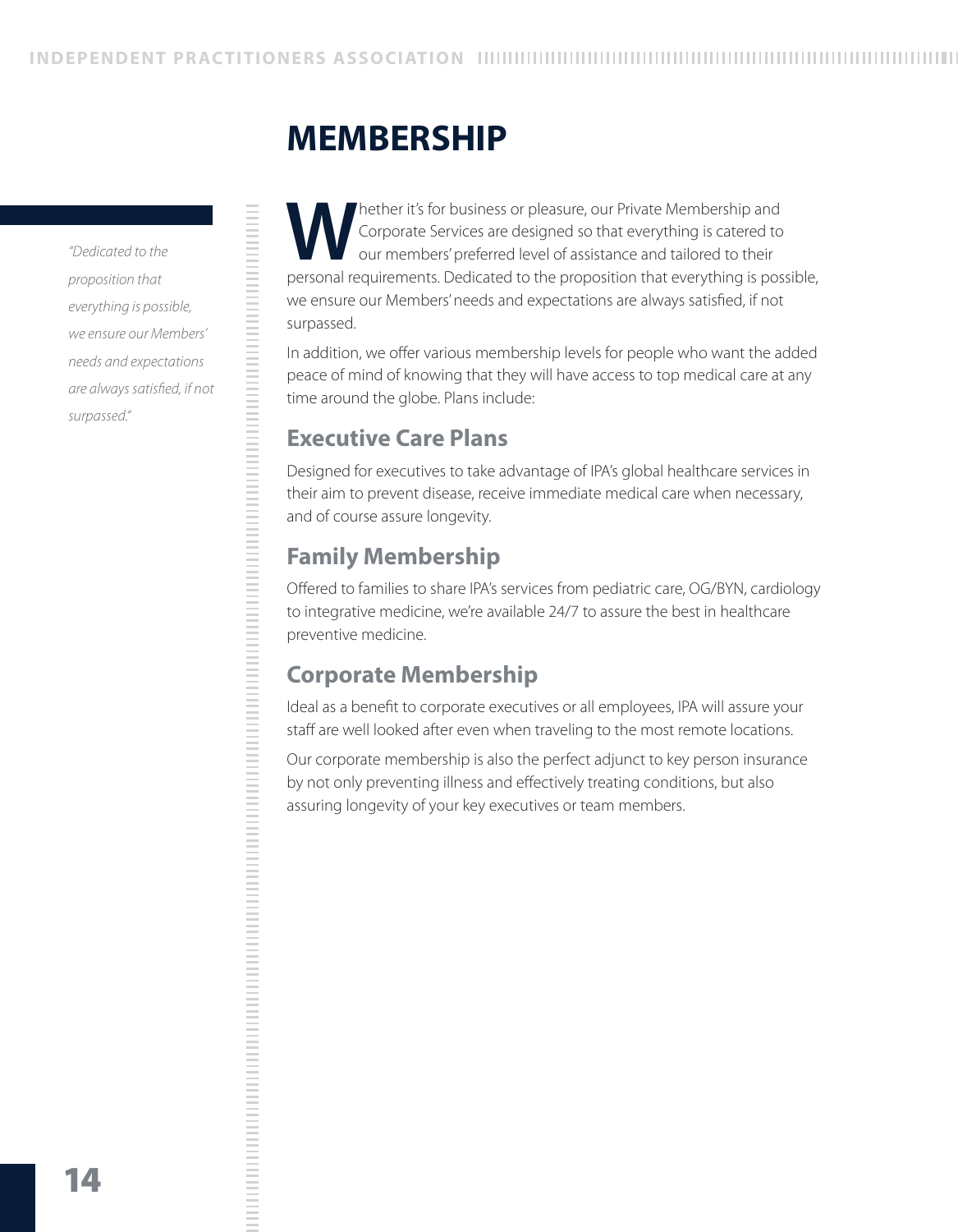# **PARTNERSHIPS**

#### **American International Group – AIG**

IPA Health is proud to provide global concierge healthcare to clients of American International Group, Inc. (AIG), a leading global insurance organization. Founded in 1919, today AIG member companies provide a wide range of property casualty insurance, life insurance, retirement products, and other financial services to customers in more than 80 countries and jurisdictions.

#### **American Express Company**

American Express relies on IPA Health for our global concierge healthcare support. American Express was founded in 1850, and is one of the 30 components of the Dow Jones Industrial Average. The company is best known for its credit card, charge card, and traveler's cheque businesses. In 2016, credit cards using the American Express network accounted for 22.9% of the total dollar volume of credit card transactions in the US. American Express has 102.4 million cardholders around the world.

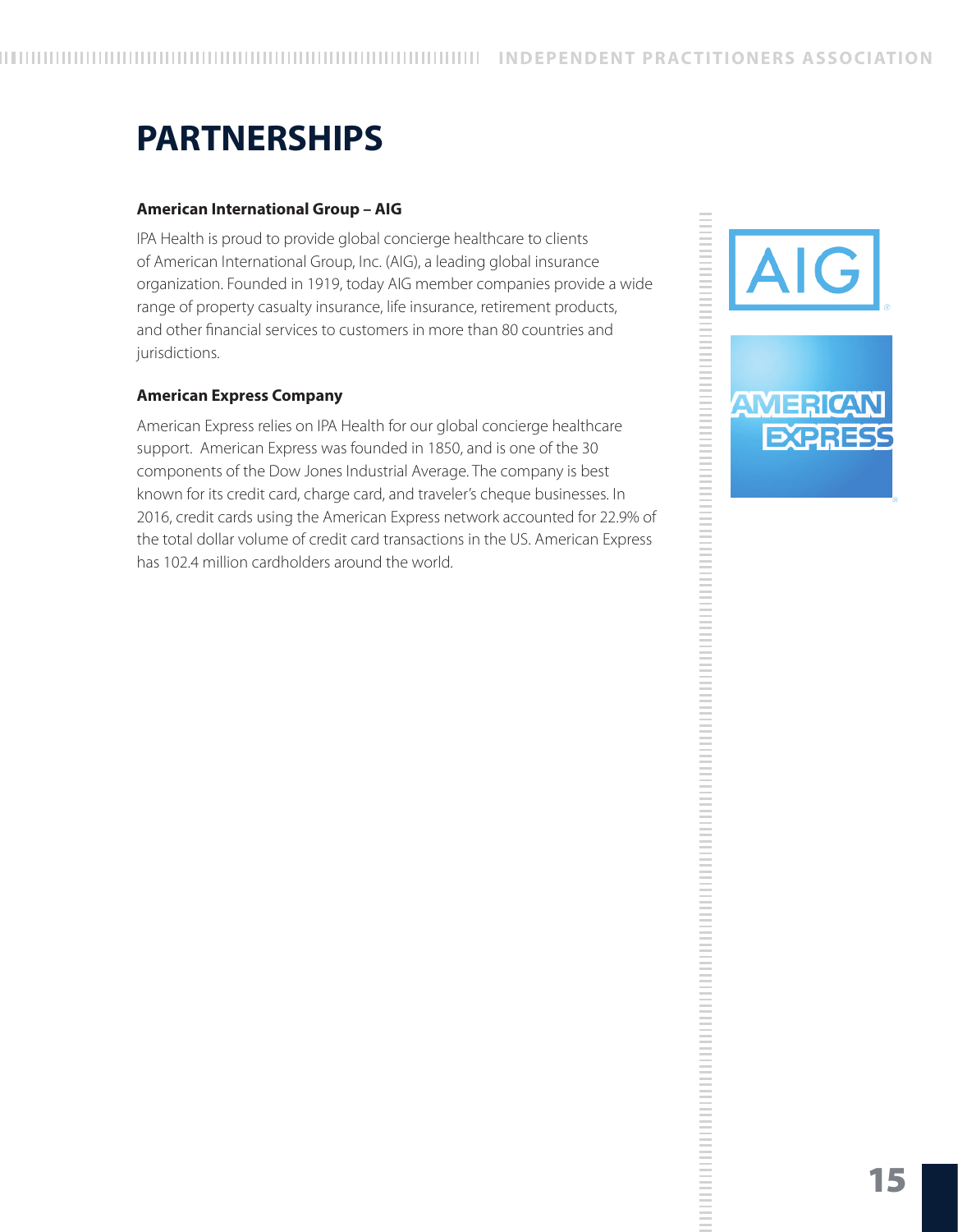# **AFFILIATES**

#### **USA**

- **Mayo Clinic**
- **•**  Cleveland Clinic
- **Massachusetts General Hospital**
- *b* Johns Hopkins Hospital
- **UCLA Medical Center**
- New York-Presbyterian University Hospital of Columbia and Cornell
- **•**  UCSF Medical Center
- **Northwestern Memorial Hospital**
- **•**  Hospitals of the University of Pennsylvania-Penn Presbyterian
- **NYU Langone Medical Center**
- Barnes-Jewish Hospital / Washington University
- **MD** Anderson
- **City of Hope**
- **•**  Children's Hospital
- UPMC Presbyterian Shadyside
- **Brigham and Women's Hospital**
- **Stanford Health Care-Stanford Hospital**
- **•**  Mount Sinai Hospital
- **•**  Duke University Hospital
- **Cedars-Sinai Medical Center**
- **•**  University of Michigan Hospitals and Health Centers
- **•**  Houston Methodist Hospital
- **University of Colorado Hospital, Aurora**

## **AUSTRIA**

**•**  Privatklinik Döbling

## **AUSTRALIA**

- **•**  Royal Prince Alfred Hospital
- **•**  The Prince of Wales Teaching Hospital

## **CANADA**

**•**  Princess Margaret

## **CHINA**

- **•**  St Michaels Hospital
- **Guangzhou United Family Clinic**
- **•**  Shanghai East International Medical Center
- **•**  Beijing United Family Hospital and Clinics

## **FRANCE**

- **•**  Assistance Publique Hôpitaux de Paris
- **•**  American hospital of Paris
- **•**  Institut Gustave Roussy

#### **GERMANY**

- **•**  University Clinic Heidelberg Universittsklinikum Heidelberg
- **•**  International Neuroscience Institute

## **HONG KONG**

**•**  Hong Kong Adventist

## **INDIA**

**•**  Fortis Hospital

## **ISRAEL**

**•**  Hadassah Hospital

#### **ITALY**

**•**  Istituto Oncologico Veneto

## **MEXICO**

- **•**  Grupo Médica Sur
- Centro Médico ABC
- **•**  Hospital de las Americas

## **NETHERLANDS**

**Erasmus Medisch Centrum Universitait** Medisch Rotterdam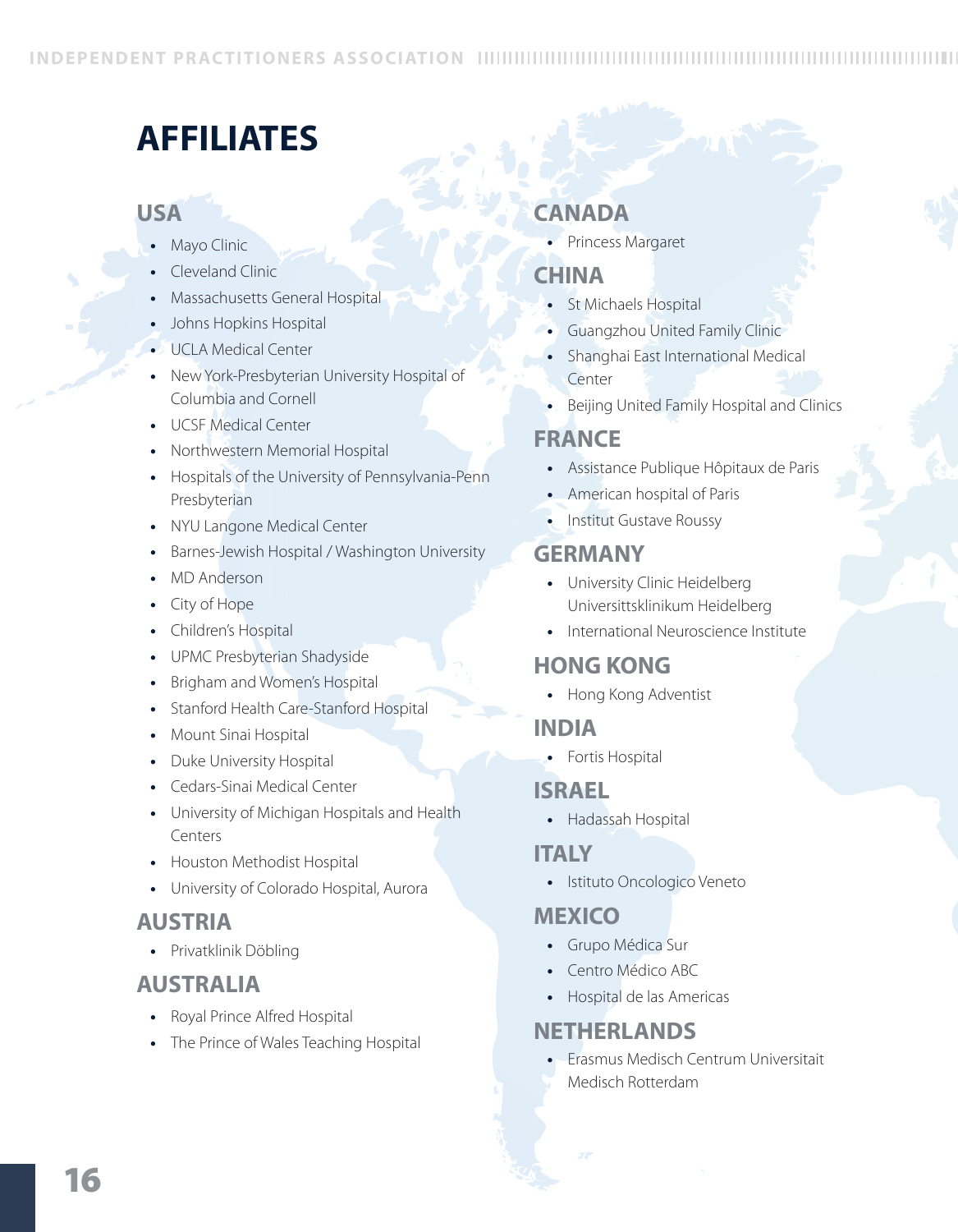#### **SINGAPORE**

**•**  Parkway Hospital Group

#### **SOUTH AFRICA**

**•**  Chris Hani Baragwanath Hospital

#### **SOUTH AMERICA**

- **•**  Hospital Italiano de Buenos Aires
- **•**  INCA Instituto Nacional de Câncer

#### **SPAIN**

**•**  Barcelona Centre Medic

#### **SWEDEN**

- **•**  Karolinska Hospital
- **•**  Sahlgrenska University Hospital

#### **SWITZERLAND**

- **•**  Centre Hospitalier Universitaire Vaudois Lausanne
- **•**  Klinik Hirslanden in Zurich

#### **Taiwan**

- **•**  Sun Yat-Sen
- **•**  Taipei Veterans General Hospital

#### **THAILAND**

**•**  Bumrungrad International Hospital

#### **UAE**

**•**  Cleveland Clinic

## **UK**

- **•**  The National Hospital for Neurology and Neurosurgery
- **•**  Royal Brompton and Harefield
- **•**  The Royal Marsden
- **•**  Great Ormond Street Hospital
- **•**  The Priory Hospital
- **•**  London Clinic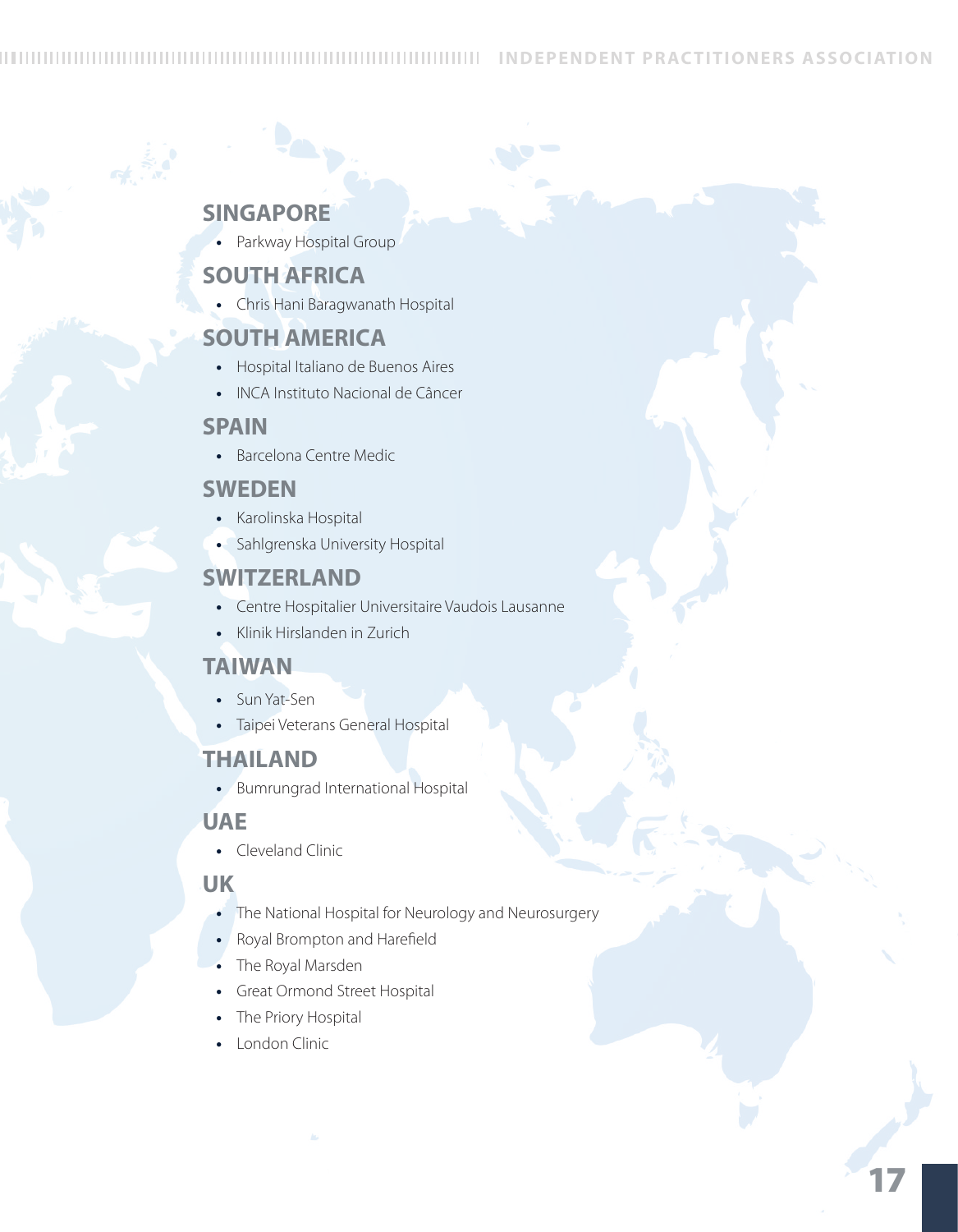## **Languages Supported**

We support customers originating from every continent with more than 30 languages spoken at IPA.

- **•**  Arabic
- **•**  Azerbaijani
- **•**  Bengali
- **•**  Burmese
- **•**  Chinese
- **•**  Danish
- **•**  Dari
- **•**  Dutch
- **•**  English
- **•**  Farsi
- **•**  Filipino
- **•**  French
- **•**  German
- **•**  Hindi
- **•**  Hungarian
- **•**  Italian
- **•**  Japanese
- **•**  Javanese
- **•**  Korean
- **•**  Norwegian
- **•**  Polish
- **•**  Protuguese
- **•**  Romanian
- **•**  Russian
- **•**  Spanish
- **•**  Swahili
- **•**  Swedish
- **•**  Turkish
- **•**  Ukranian
- **•**  Urdu
- **•**  Vietnamese